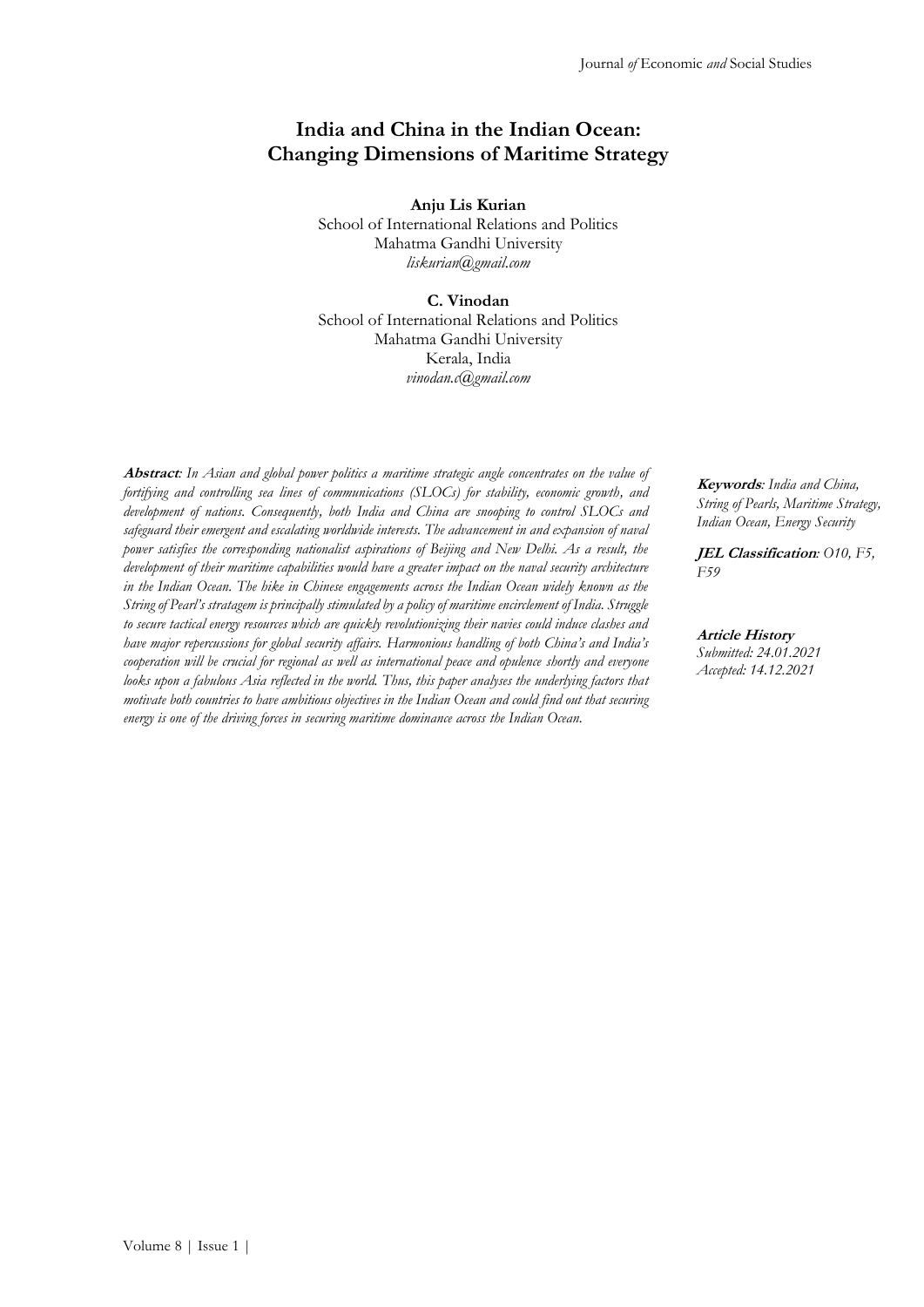### **Introduction**

The 21st Century is marked with the changeover in the center of geopolitical gravity from the Occident to the Orient where India and China are nemine contradicts considered as the engines of development for the Asian and international political economies (Raman, 2011; Srimal et al., 2018). Moreover, they search for a global power status by recouping the supremacy they have savored just before the initiation of the industrial revolution. For instance, in 1820 India and China together contributed nearly half of the world's income and 60 percent of the global GDP came from the Asian continent. In the present global system, China and India represent diverse cultures and competing models of development. However, in international relations, the magnitude of their relationship lies in the fact that China and India add up to nearly two-fifths of humanity and their huge markets play a deceive role in world markets. So, their underlying strategic disagreement and rivalry over issues extending from land as well as water to geopolitical influence draw ever more international attention. In this milieu, the connection between the two promising economies divulges ground-breaking ramifications for global security and Asian overall influence elements (Chellaney, 2012).

For more than a decade both the countries enjoyed mostly an incessant improvement in their political, economic, and security cooperation though there are unsettled boundary clashes, mutual qualms over military expansion and strategic objectives, potential economic race, and the drifting power balances and rearrangements (Yuan, 2007). Earlier for Beijing, India was a peer competitor due to its hindering problems such as poverty, poor infrastructure, and sluggish bureaucracy. But in recent times China is rendering mounting attention to New Delhi because of its strive for great-power status through diplomatic inventiveness and military build-up. Chinese concern over New Delhi is mainly focussed on four strategic advancements: 1) India's evermore articulated regional and international assertiveness, 2) its conspicuous defense modernization, 3) a potential U.S- India nexus and 4) an innovative regional and multilateral initiatives (Yuan, 2007). In Asian and global power politics controlling sea lines of communications (SLOCs) are crucial to the stability, economic development, and growth of nations. At the same time, a maritime strategic dimension concentrates on the value of safeguarding sea lines of communication and crucial chokepoints of conjoining water bodies (Brewster, 2011). Consequently, both countries are snooping to control SLOCs and safeguard their emergent and escalating worldwide interests. In addition, it is quite natural that great powers always aim for a vaunting navy which is considered as a matter of cachet. The modernization and expansion of navies are multidimensional usually with economic, social, and diplomatic reasons. The advancement in and expansion of maritime power executes the corresponding nationalist aspirations of Beijing and New Delhi. As a result, the development of their maritime capabilities would have a greater impact on the maritime security in the Indian Ocean which is one of the most significant regions of the world from ancient times onwards (Basit and Oystein, 2012).

### **Materials and methods**

The paper has followed the historical analytical method for analyzing the maritime strategies of India and China for dominance in the Indian Ocean. Here, the four common modes of writing in historical research such as description, narration, exposition, and argument have been used to compare the maritime strategies of India and China in the Indian Ocean. The data on various dimensions of maritime strategies of India and China have been collected from various sources such as government reports, articles, books, and web resources.

### **Results and Discussion**

Traditionally Chinese rulers emphasize territorial power over maritime power. Nevertheless, China was the largest naval power at the beginning of the fifteenth century during the Ming dynasty though that has ended with the ingress of the Portuguese into the high seas. Modern China has witnessed successful economic reforms since the 1980s which enhanced its clout and switched the country's strategic ambitions from time immemorial to craft its existence to the current targets of safeguarding steady financial growth. The change demarcates an essential shift for China, changing from a closed country to a developing one that has irretrievably incorporated it into the globalized world (Tsai, 2015). In the mid-1980s Beijing began to reorient its military strategy from the mainland and coastal defense to an outward power jutting capacity by sea power modernization to build a blue-water navy. Naval force modernization programs have included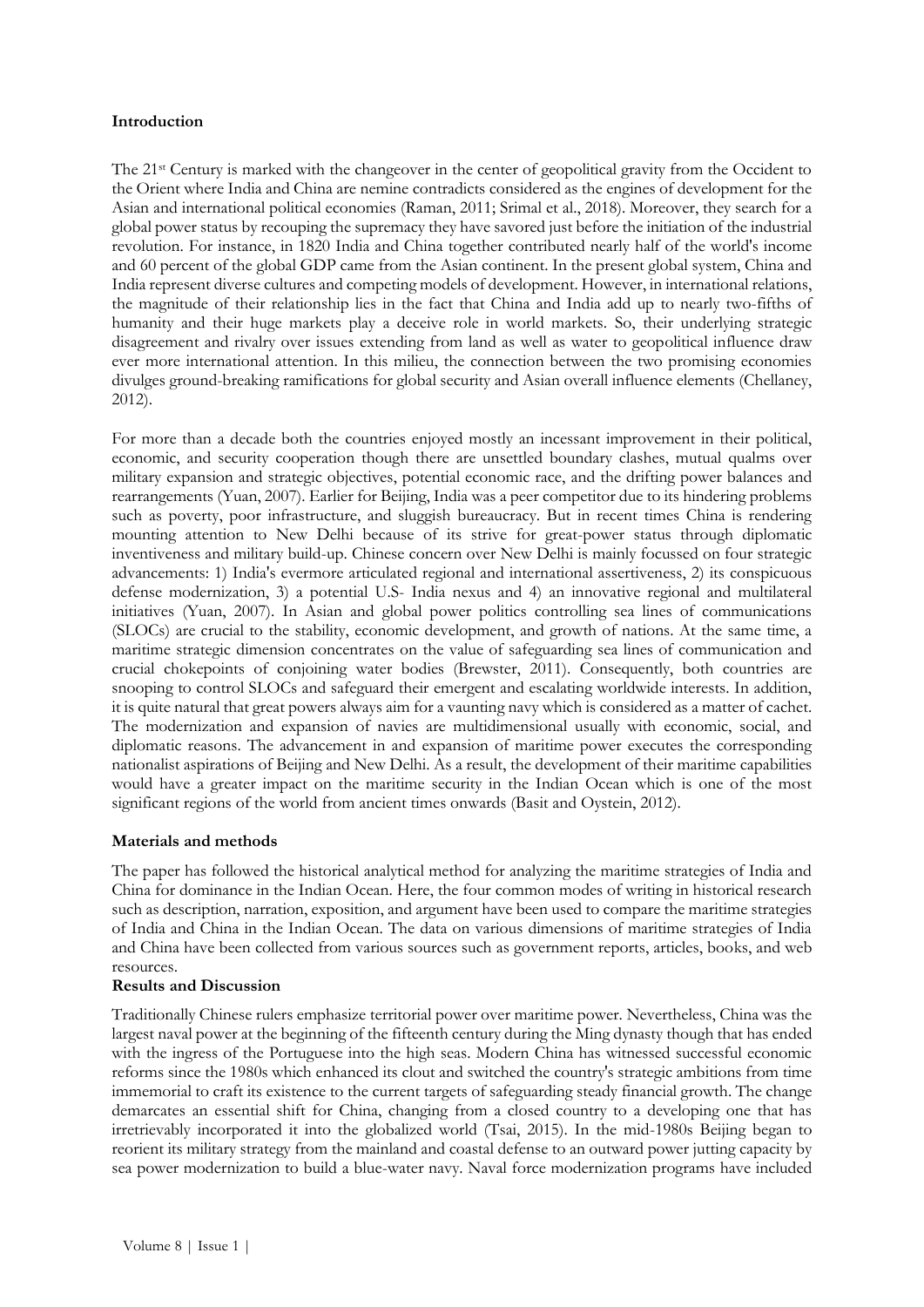technological updates across the fleet, acquiring the latest superior weapons, expanding a rigorous strategic dogma i.e., offshore defense, and ameliorating the excellence of personnel *via* training. The reinvigorated naval doctrine intends to become a global maritime force to handle not only with tactical concerns to the east but also to contest with the U.S intervention in their sphere of influence and beyond (Walgreen, 2006).

At the turn of the twenty-first century, Chinese naval modernization assumed a renewed face with the advancement of submarine force and the intensified nuclear acquisition program. The major driving force behind the near-seas active defense strategy is the Taiwan dispute which is a major point of discussion along with defending maritime sovereignty privileges, policing SLOCs in the adjacent seas, maintaining strategic nuclear deterrence, and proclaiming China's eminence as a major global power. The Dragon wishes to believe that their far-seas operations are based on the objective of forming a concrete basis for adjudicating the Taiwan issue as well as maritime boundary clashes. Moreover, the new naval orientation became a necessity for China to safeguard its oil supplies as well as marine trade itineraries. Again, China's economic advancement, its amalgamation with the global economy plus fruitful resolution of most of its border altercates have also enabled China to explicate a wider strategic outlook and pay much care in protecting the SLOCs used for its key maritime activities (Basit and Oystein, 2012). Chinese naval force modernization has a far-reaching ramification for India because China's naval competence exceeded India's by both quantitative and qualitative strings. Yet, their capability to exhibit pre-eminence over the Indian Ocean is critically restricted by the distance from ports in southern China as well as its absence of logistical support in the Indian Ocean thus it depends on chokepoints chiefly the Strait of Malacca to deploy to the Indian Ocean (Ramadhani, 2015). Here the strategy of the string of pearls obtains importance both for China and India. China's strategic ventures engulfing India are intensifying the geopolitical competition by the Chinese construction of new ports in Sri Lanka and Pakistan, new transportation links with Myanmar, Nepal, and Pakistan, and China's advancements to military infrastructure in Tibet. The foremost obvious goal of China through their assertive naval strategy is to overcome India's maritime predominance in the Indian Ocean a theatre crucial to fashioning China's superiority in Asia just like any powerful nation across the world. Another Chinese strategy against India is to strengthen its ties with Pakistan to retain India under blackjack (Chellaney, 2012). On the other hand, Indian strategic thinking has attained partial reorientation from a purely continental towards a more maritime perspective that will enable India to become a supreme naval power in the Indian Ocean (Brewster, 2011).

Compared to China, India is a laggard in the initiation of the program to enlarge the blue water navy including considerable hikes in naval expenditure. Since the mid-1990s capital expenditure on the upgradation of naval force has increased which invigorated plans for noteworthy modifications in the Indian Navy's force architecture with special vehemence on maritime control capacities. With the ascendency of Chinese strategic ambitions in the Indian Ocean region, India has been actively involved in formulating security alliances that are envisioned to augment India's potential to portray the power and confine China's potential to widen security alliances (Ayres, 2017). Due to the idiosyncrasy of the Indian Ocean as an encased ocean, the Indian Navy has given conscientious concentration to the gag focuses at passageways to the Ocean around southern Africa containing the Mozambique Channel, the Arabian peninsula constituting the Strait of Hormuz and Bab-el-Mandeb, and the straits interfacing the Indian as well as the Pacific Ocean through the Indonesian archipelago including the Malacca, Sunda and Lombok straits (Brewster, 2010).

India explicitly pronounced its maritime strategy in 2007 in the document titled 'Freedom to Use the Seas: India's Maritime Military Strategy'. This study has discussed three important navigators behind India's strategies for its navy: first, India's reliance on safe sea lines of communications (SLOCs), particularly for oil as well as gas imports and other commodities. This endeavor to combat piracy plus rescue missions after natural disasters and responding to various non-traditional maritime risks like terrorist attacks using sea routes; secondly, the risk of military conflict due to the uncertainty regarding the intentions of other actors in expanding their maritime power in the region; and finally, the imperative of national pride that means India considered the Indian Ocean as its traditional area of influence and currently the country pursuit for a more emphatic performance in the Ocean in connection with its mounting ambitions for dominant power. All these naval strategies are interrelated in many ways and are well portrayed in India's official maritime documents (Basit and Oystein, 2012).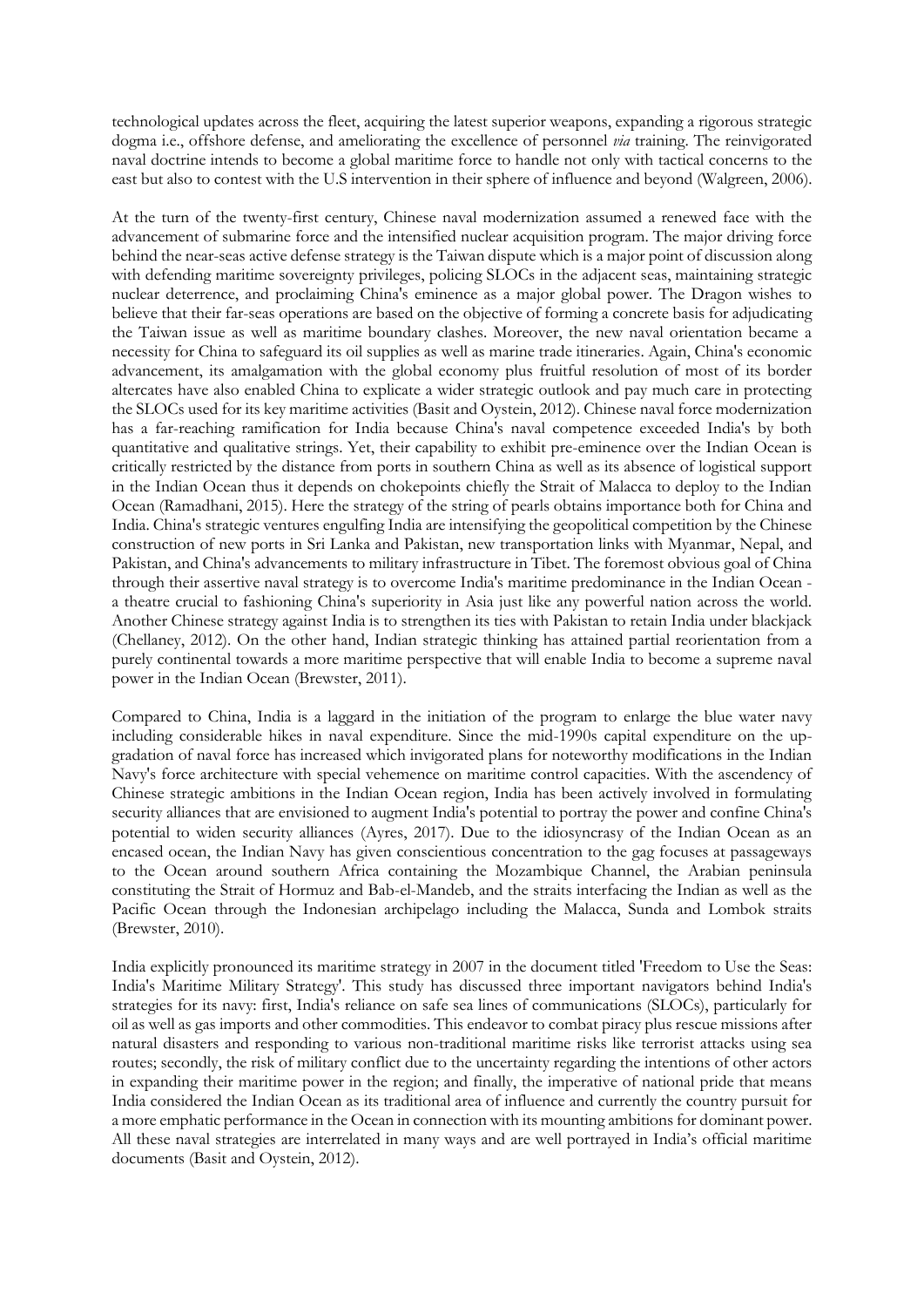India's current maritime programs, as well as projects, are said to be intended in formulating a steel ring surrounding its territories as a response to China's string of pearls strategy in the Indian Ocean. There are many reasons for the accused policy such as the Indian navy has a surveillance post in Madagascar, cordial naval ties with Maldives, naval bases in its territories in the Andaman and Nicobar Islands in the Bay of Bengal and on the Agalega Islands of Mauritius, a port project in Chabahar in southern Iran, and collaboration with an array of nations like Oman, Mozambique as well as South Africa on the African continent's east and south coast, and several South-East plus East Asian states, comprising Japan and Vietnam. The underlying reason for India's renewed emphasis on naval modernization is the perceived challenge from China. The reports on Chinese plans to develop communication as well as helipad amenities on Myanmar's Coco Islands of India's east coast as part of what India conceives Beijing's vision of surrounding its territory is a threat to India. As a response, India is attempting to counterpoise China's increasing interferences with its whereabouts in the coastal nations where it has commendable tralatitious benefits. Also, India carefully watches China's engagements in the Ocean as its undertakings may probably challenge India's security interests (Basit and Oystein, 2012). In recent years India has initiated an important naval build-up by acquiring vital naval platforms from Russia and its navy currently grades seventh globally in size plus the sole nation in South Asia as well as one of the nine in the world to acquire an aircraft carrier (Yuan, 2007).

## **The Indian Ocean and the String of Pearls**

The Indian Ocean is the world's third-biggest maritime bowl which represents 20% of the world's water surface encompassed by 56 nations. The littoral countries have tremendous mineral assets involving oil as well as natural gas and some are among the world's quickest developing buyer markets (Basit and Oystein, 2012). By resting in the middle between the incredible economies of the Indian subcontinent and the Far East and inside the oil-rich Gulf territory, the Indian Ocean assumes a pivotal position. Historically, the Indian Ocean has been home to a portion of the world's most crucial sea lines of communication for worldwide exchange and its significance has risen again by getting one of the busiest ocean paths on the planet for commodity trade, capital, manufactures and services. The SLOCs in the Ocean account for almost half of the global container traffic plus approximately 70 percent of petroleum goods traffic (Farooq, 2007). Alfred Thayer Mahan was an American sea power theorist, the Chinese analysts are fond of referring to him to accentuate the strategic significance of the Indian Ocean. The most famous quote credited to Mahan is also the most overwhelming in its sweep: 'Whoever controls the Indian Ocean dominates Asia. This ocean is the key to the Seven Seas. In the 21st century, the destiny of the world will be decided on its waters' (Yoshihara, 2012; EFSAS, 2019).'

Maritime competition with China has reoriented India's strategic perspective and strengthened its concentration in achieving naval dominance across the region (Ganguly, 2015). India's reputation as the most crowded country in the Indian Ocean realm and its fundamental gesture in the northern Indian Ocean has long contributed to the beliefs in New Delhi about India's vocation to control the eponymous sea. The recent reports feature the common grounded custom among the Indian think tanks that the Indian Ocean is or should be India's Ocean (Brewster, 2011). Indeed, even before India's freedom, India's most popular maritime strategist K.M. Panikkar contended that the Indian Ocean should remain 'really Indian' pushing the production of a 'steel ring' around India through the establishment of naval bases in Singapore, Mauritius, Yemen, and Sri Lanka. Not only that the significance of the Indian Ocean for India can be seen in the writings of various scholars, some of the famous quotes are the following: 'The future of India has been determined not on the land frontiers, but on the oceanic expanse which washes the three sides of India', 'Whoever controls the Indian Ocean has India at his mercy, 'India's security lies on the Indian Ocean, India's future, therefore, is closely bound up with the scan is a can elope gradually as a naval power', and 'India's future greatness lies on the sea' (Yoshihara, 2012).

But in contrast to India's strategic desires in the Indian Ocean, China is developing political as well as business stakes together with its *de facto* coalition through Pakistan and virtuous political plus economic tieups with Burma, Nepal, Bangladesh, and Sri Lanka. India's troubled relations with South Asian nations even though it follows the 'neighborhood first policy' bolster China's manifestation across the expanse. In addition, China has made substantial investments in these nations thereby trapping the vast markets for Chinese goods and opening opportunities for constructing military-related amenities (Menon, 2017). In the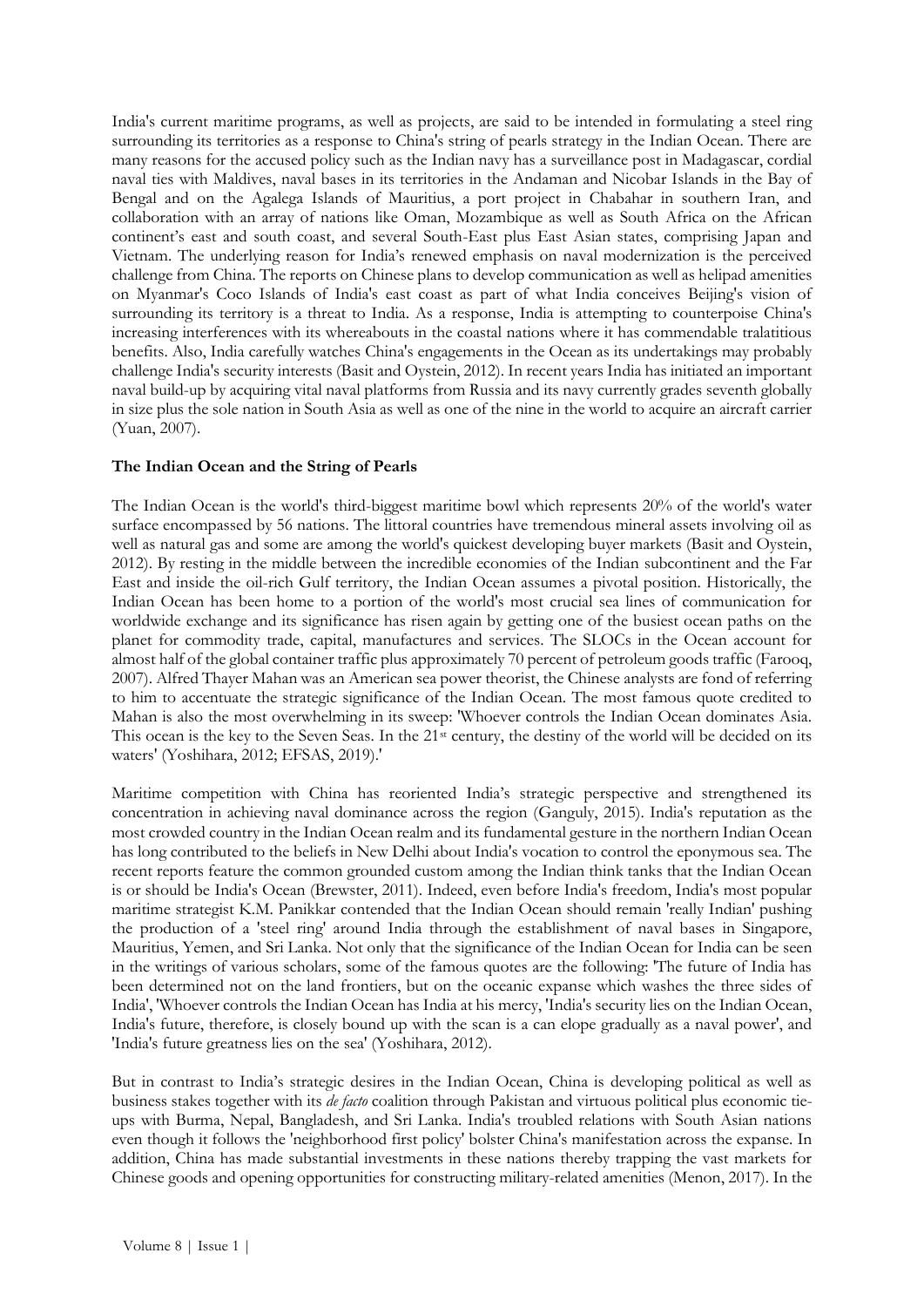view of several Indian strategists, China's activities in Southern Asia such as its integration of Tibet, its alignment with Pakistan, and its cooperation with Burma, Bangladesh, and Nepal are part of an adhesive as well as the efficacious policy of 'encirclement' or 'containment' of India. The enlargement of China's interactions and motivations widely known as the String of Pearls strategy is principally stimulated by a policy of maritime encirclement of India (Li, 2013). More precisely, a string of pearls is a strategy that envisions crafting strategic dealings with countries from the Middle East to the South China Sea to safeguard China's energy pursuits and other security intentions (Conrad, 2012).

 The axiom 'String of Pearls' was first used to portray China's arising maritime interests in a report named 'Energy Futures in Asia' by a safeguard defense contractor, Booz-Allen-Hamilton. The U.S. Division of Defence's Office of Net Assessment has dispatched this report in 2005. Accordingly, the American coinage of the term 'String of Pearls' strategy is utilized concerning how China purportedly is attempting to establish military bases across the Indian Ocean for safeguarding its energy supplies and counter the U.S navy's and the Indian navy's challenges (Basit and Oystein, 2012). Chinese 'string of pearls' Policy includes the security of Chinese SLOCs spreading from China to Sudan. Most of the SLOCs permeating constrictions like Bab El Mandeb, Malacca, Hormuz, and Lombok Strait are numerous geopolitical marine amenities in South Asia. In another way String of Pearls enunciates Chinese rising strategic sway using its fortitude to spate its technique in anchorages and airstrips pooled with geo-political conglomeration to endeavor for having a symphonic ocean (Malik, 2013). However, the thought of String of Pearls quickly picked up an emanation of authenticity in India with fears about China's encirclement.

China's longing to extend power in the Indian Ocean and guarantee the security of its SLOCs has purportedly determined to craft String of Pearls system by establishing a nexus of maritime bases like Kra Isthmus in Thailand, Coco islands in the Andaman Sea as well as Sittwe in Myanmar, Chittagong in Bangladesh, Hambantota in Sri Lanka, Marao in the Maldives, and Gwadar in Pakistan in which Coco islands and Gwadar have Chinese signals intelligence facilities (Kumar, 2011). Likewise, Bangladesh has offered naval access to China in its prized Chittagong port. This was a setback to New Delhi because it has long been sought but to no avail. The access to Chittagong port will facilitate India for its planned natural gas imports from Myanmar for shipment to its northeast region (Hong, 2007). On the one hand, some analysts have pointed out that China's string of pearls strategy will girdle India. On the other, some are suspecting about the actual presence of Chinese military bases in the Indian Ocean (Basit and Oystein, 2012).

Many of the assessments from Indian strategists and defense organizations explicitly declare that China's string of pearls strategy intends to dictate over the Indian Ocean. One of the most outspoken sources discussing China's string of pearls, the Asia Times newspaper has expressed the view that the Indian defense establishment unabashedly perceives the clout of China as the most corking threat to India's safety that continues to bump up and the echoes of this supremacy are mainly sea-based. Again, in an article of 2006, the Asia Times listed out almost all the proposals of China operational or budding in the Indian Ocean and amalgamating together into a plan of China's aspirations to militarily dominate India in the Indian Ocean. The newspaper has the opinion that Gwadar port has a far-reaching implication in China's outline. It is considered as the western-most pearl in China's string of pearls strategy, the other pearls being naval amenities in Bangladesh, Myanmar, Thailand, Cambodia, and the South China Sea (Conrad, 2012). Every pearl is seen as a demonstration of Chinese geopolitical sway and its desire to ascertain its presence in the Indian Ocean Region.

As everyone believes, in all the pearls in the strategy the Gwadar port in Pakistan deserves exceptional deliberation. The joint Pakistan-China enlargement of Pakistan's strategic naval base at Gwadar on the Makran coast has extensive strategic implications for two reasons. First, it opened up China's direct access plus basing facilities in the Indian Ocean, and second, it provides propinquity to the Straits of Hormuz (Farooq, 2007). The Gwadar port was conceived at the beginning of 2001 and the U.S. invasion of Afghanistan gave an impetus to it which operationalized in 2007 ahead of schedule. The Gwadar with twelve berths and terminals with the capability to cater ships in the 200,000-ton class together with a large special economic zone forms it as one of the biggest as well as most tactically positioned deep-sea ports in the globe. For China, the port is strategically very important due to copious reasons, some are the following: 1) the project is gestated as a means to weaken India's capability to cordon Pakistan at a time of war, 2) it will enhance the ability of China to supply Pakistan, 3) the port enables Pakistan to be a corridor for trade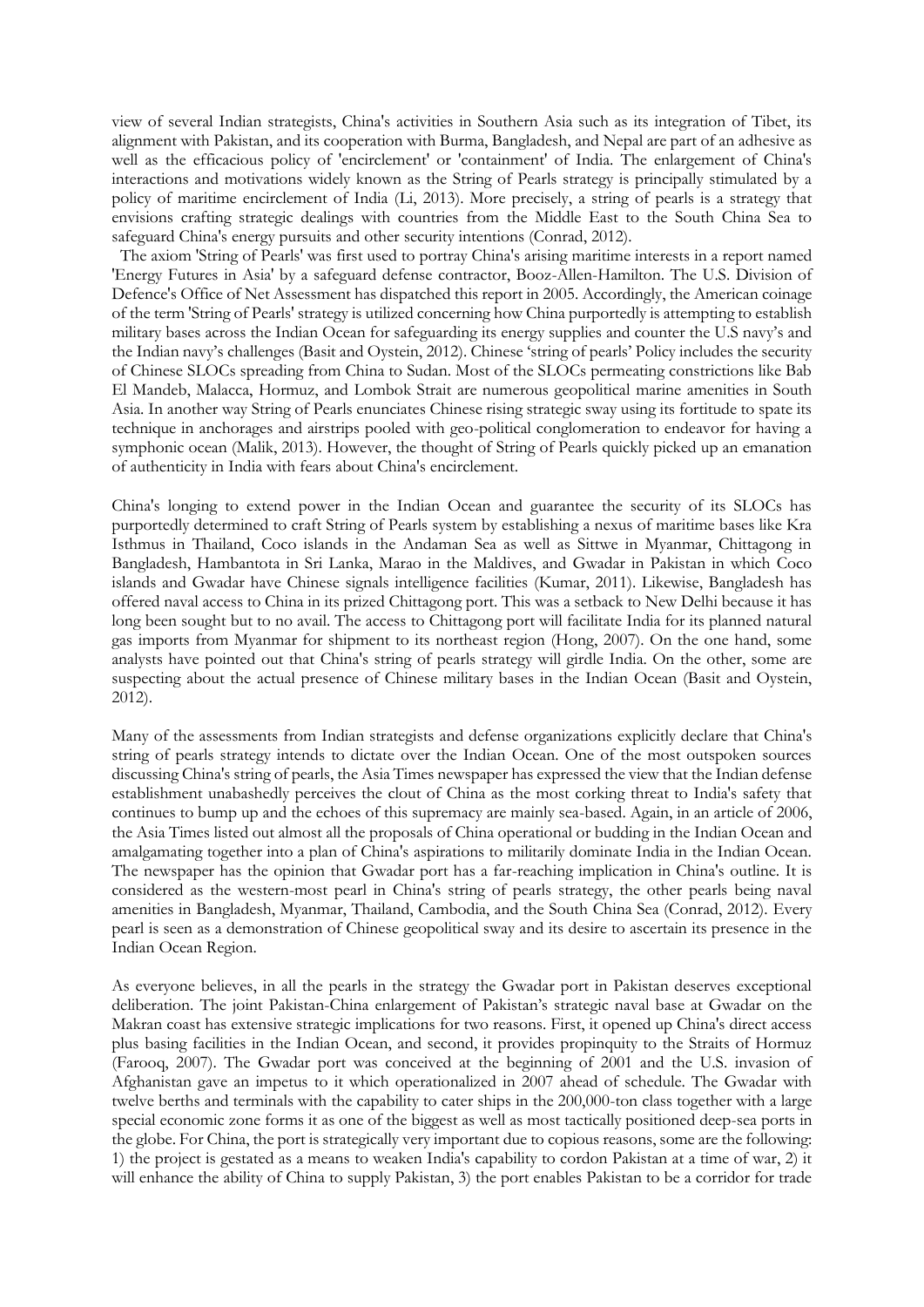as well as a conveyance from the Central Asian Republics (CAR) to the rest of the Earth, 4) Gwadar facilitates China's maritime trade passing to the Persian Gulf, 5) the port also delivers an energy route to overcome China's vulnerabilities in the waters of the Indian Ocean, 6) it will endow with opportunities of economic growth in the western parts of China, and 7) for the Chinese navy, Gwadar offers a new entry to the Indian Ocean and can be utilized during a military contingency. Based on some reports, it is vital to note that the port has been deepened from 11 to 14 meters as deep as 19 meters. According to the analysts, a port as deep as 19 meters is only beneficial for carriers and nuclear submarines which raises doubts about the genuine intentions of China through these initiatives in the region (Kumar, 2011).

Several hawks have the opinion that China's putative encirclement strategy can be justified on the grounds of India's more offensive approach which advocated a policy of 'counter-encirclement' of China *via* involving in security partnerships along China's fringes in Southeast Asia, Northeast Asia, and North as well as Central Asia. India's establishment of security amenities in Tajikistan and Mongolia is taken as a sign of India's counter-encirclement strategy in China's Central Asia and North Asia and on the eastern periphery, such a strategy might be navigating India's relationships with Vietnam, Taiwan, South Korea, and Japan. Also, a counter-encirclement strategy is employed for the tangible Indian security existence on China's periphery like Indian management of the Malacca Strait, an Indian naval presence in the South China Sea, and even in the Sea of Japan (Brewster, 2011). According to Chinese analysts through these efforts, India is in quest of further consolidating its South Asian dominance and control of the Indian Ocean and building up to minimum but credible deterrence against China. Hence India has emerged as an indisputable predominant power in South Asia at the end of the Cold War and was unsurpassed in the region by every indicator from military strength to economic power. It is currently aspiring for global great power status i.e., evident in its pursuit for a permanent seat in the UN Security Council (Yuan, 2007). Despite these existing realities, New Delhi is looking at the String of Pearl's theory as an unhealthy and compulsive preoccupation of China in their sphere of influence. Besides the Indian security community is not as confident as to believe China's engagements in the region as a legitimate reflection of their commercial interests or strategic interests in protecting the SLOCs around the Indian Ocean. Even those who acknowledge China's interests in SLOC's security argue that China is overstepping the limits to the extent of establishing a sway over the Indian Ocean region thereby generating a security dilemma for India (Brewster, 2010).

Whatsoever is going on in the power realm of the Indian Ocean region, many Chinese admit that India will dynamically retort to Beijing's ingress into New Delhi's nautical neighborhood. The Indian Maritime Doctrine of 2004 abrasively proclaims that China is trying to 'strategically encircle India' that indicates India's predispositions towards the existence of extra-regional powers in its maritime vicinity. India's hegemonic approach to its adjacent waters operates strongly which obliges great powers to sustain a balance in the international system. India's interactions in the expanse from time immemorial, its favorable geographic location, and its strategic traditions have together fostered a persisting resentment and revulsion towards extraneous interests in the Indian Ocean and its littorals. But China, a nation skyrocketing to great power status looks upon the waters to its southwest as the only strategically significant space within which it could channelize and materialize its rising power dynamics (Yoshihara, 2012).

### **The Dimension of Energy Security**

Today, energy security unquestionably landscapes both China's and India's diplomatic as well as strategic calculations. Chinese leadership often voiced concern about energy security and the question of reliable plus safe imports of oil is always in its national security interests. In late 2003 President Hu Jintao voiced alarms about the security of energy imports to China since about 80 percent of China's oil imports are shipped through the Strait of Malacca. Later in 2005, at the time of leading the State Energy Leading Group, Premier Wen claimed that 'energy is an important strategic issue regarding China's economic growth, social stability, and national security.' Again in 2006 during the G8 summit, President Hu stressed the issue by declaring that 'global energy security has a bearing on the economic lifelines and the people's livelihood of various countries and is of utmost importance to maintaining world peace and stability and promoting common development of various countries (Basit and Oystein, 2012).'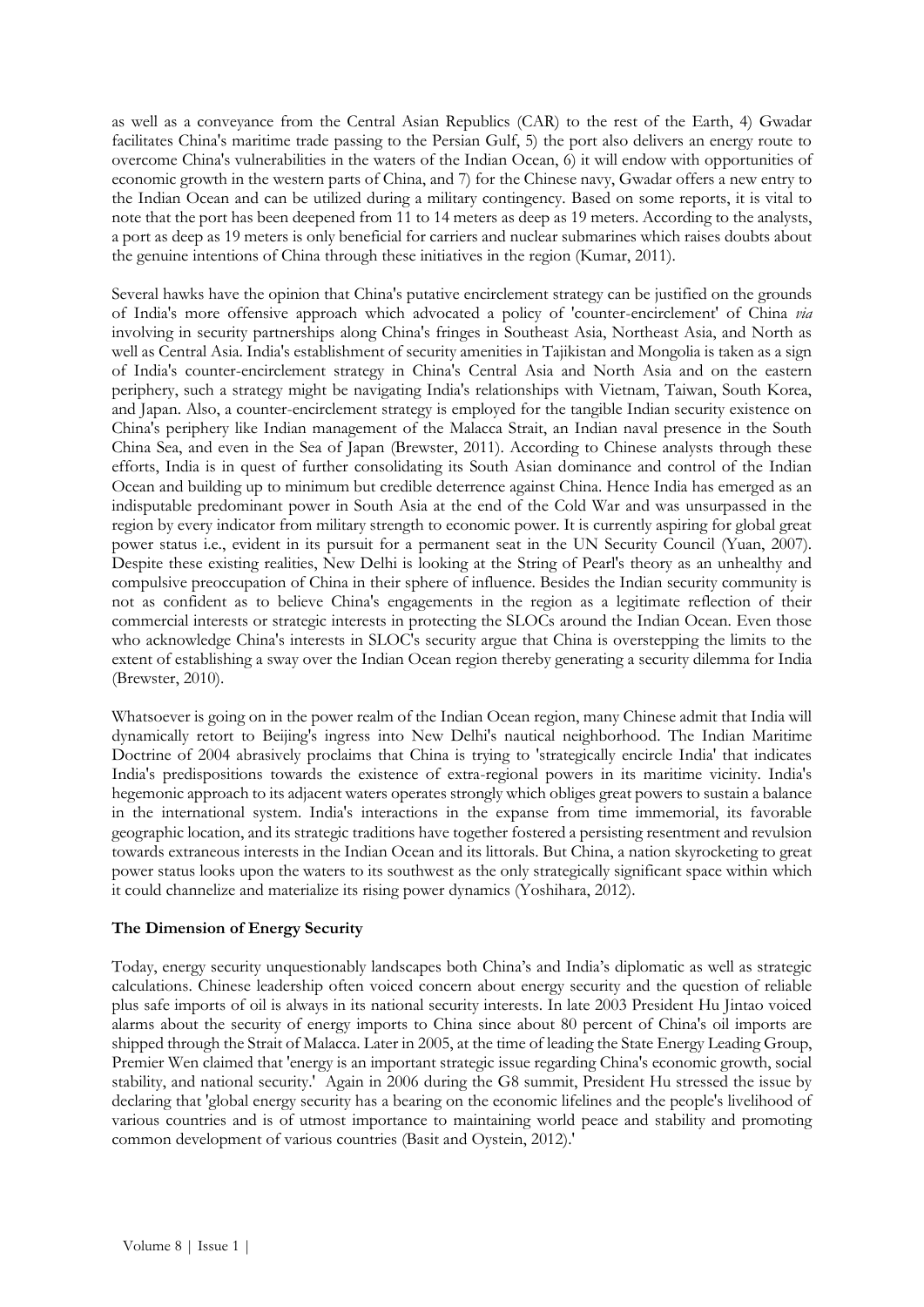The Sea Lines of Communications (SLOCs) proceeds from Asiatic Monsoon Rimland to Suez is a foremost energy vexation for China. So, China is following a strategy of maintaining its SLOCs secure by following the String of Pearls for its energy securities in the U.S eclipsed Indian and Pacific Oceans. The latest Indo-U. S plans to work in coaction to control the Indian Ocean recognizes the legitimacy of all littoral countries to protect their strategic pursuits (Malik, 2013). The Indian strategists and naval researchers underlined the connections between India's leapfrogging as a maritime power as well as its energy security requirements. They emphasized the fact that without safe SLOCs India's economic development is in peril. Therefore, the race to acquire strategic energy assets in Asia which are quickly overhauling their navies could induce clashes and have commendable entailments for global security and affairs among the great powers in Asia and beyond (Basit and Oystein, 2012).

The brisk expansion of the Chinese economy has resulted in an enormous augment in China's energy requisites. Among these energy demands, petroleum products rank in a primary position. In 1993 China was a net oil importer and contributed to 40 percent of the world's oil growth. But by 2003 it became the second biggest user of oil (Malik, 2013). China's emphasis on unrelenting economic growth is the vital focal point of its grand strategy enforces them to either assertively or aggressively ascertain dealings with energyproducing and distributing countries. Then, China is endeavoring to devise strong ties throughout the Indian Ocean particularly with states in Central and Southwest Asia including the Middle East. The management of the supplies and transport required for the supply of energy means that China must build up secure lines of transport across the expanse both on land and mainly through waters. The swiftness in China's amplified enthusiasm for energy supplies is amazing, excogitating the state's swift monetary gains and the current growth rate places the country's eternal oil dependency at 30-35 percent and growing day by day. So, China is striving to access energy resources in all corners, not only in the East and South China Seas but also in Central and Southwest Asia. It is not surprising that the current expansion of China's financial bonds across the region as well as its endeavor to enhance logistical abilities by considering the fact of the Indian Ocean region holds the lion part of global energy production (Walgreen, 2006).

Late in the Cold War China has turned into a market-based economy that forced it to steadily widen its relations throughout the region. China has signed numerous oil field development contracts with Iran and 15 percent of Chinese oil needs are met through import from Sudan. The alarming billow of piracy in the propinquity of the Horn of Africa and vulnerable situations in many of the African and Middle Eastern countries has formed a bugged Chinese policy to handle such aggressions. Just like all other nations in the world, China also has the legitimacy to defend its national stakes by protecting its SLOCs in the Indian Ocean from where 70 percent of its energy flows. China's alliances with nations in and around the Indian Ocean or the execution of China's string of pearls strategy consolidated via arms sales and political, economic, and diplomatic backing (Hu, 2017). However, some writers suggest that these efforts will not counteract the SLOC defense challenge or insulate China from energy-linked vulnerabilities. But Beijing hopes the string of pearls can provide it maximum security. For example, Kra Isthmus could render a secure as well as a substitute path instead of longer, vulnerable and the U.S dominated three km narrow chokepoint at Malacca in between Hambantota to Shanghai. Because the only power capable of gravely interrupting oil supply to China in the US, which is the country primarily dominates the Indian and Pacific Oceans maritime activities (Malik, 2013; Basit and Oystein, 2012).

China has compounded its economic tie-ups through the direct investments and skillful deployment of economic inducements to draw Bangladesh, Nepal, Pakistan, and Sri Lanka into its strategic ambit. From the energy perspective, the cooperation with Bangladesh is very significant because of its vast natural gas assets specifically 60 trillion cubic feet. China's energy game reflects the establishment of the Shanghai Cooperation Organization (SCO) in 2002 and the forging of new mutual energy accords with all the Muslim states from east to west i.e. Kyrgyzstan to Iran. Its bilateral ties acquired a strategic dimension particularly after the US military operations in Afghanistan in 2001. Now its operations in the region are targeted not only to enhance China's access to energy supplies but also to equipoise the U.S. involvements in the expanse (Walgreen, 2006).

The existing discord between India and China in the energy sector also reflects its competition over the dominance of the Indian Ocean. India and China are reliant on similar energy sources and contest each other to acquire hydrocarbon assets for their amplifying economy in all possible channels. In their recent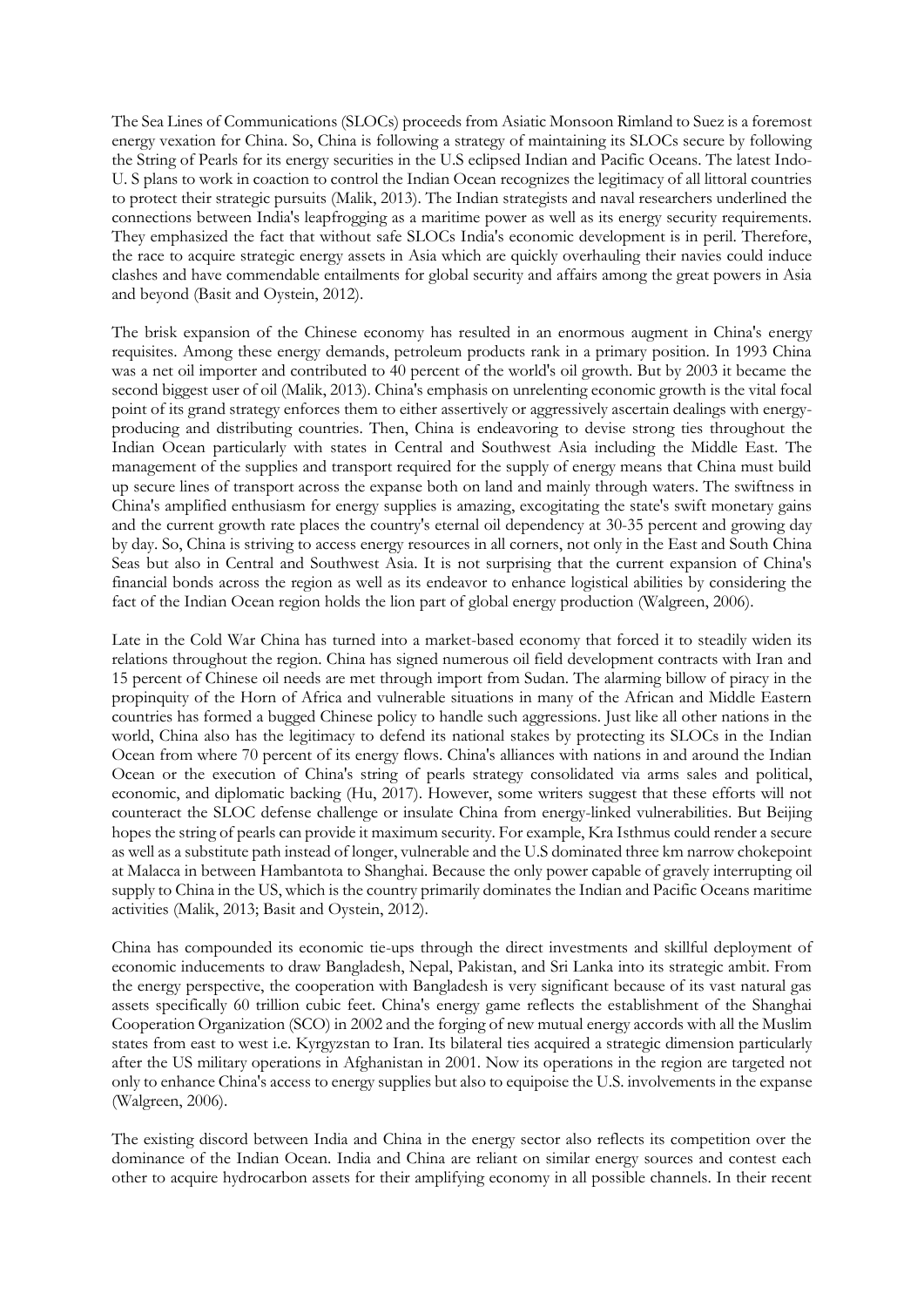struggle for energy resources, China has trodden India in the tight race for oil assets in Kazakhstan, Ecuador, and Nigeria through both assured for future collaboration in quest of energy supplies. According to Sumit Ganguly, India has competitive and not conflictual engagements with China in their joint quest for energy resources. China's motives to avail its reach to overseas energy resources have brought it into India's backyard because energy resources from East Africa and the Persian Gulf must cross the Indian Ocean to make their way to the market in China. In an endeavor to safeguard its intentions, China has succeeded in establishing a web of ports and alliances with nations in the littoral region including states that have traditionally been hostile to India. From the viewpoint of Indian observers, this so-called string of pearls strategy intends to acquire easy reach to places that can be used to project Chinese power in the Indian Ocean. Whatever the intentions and strategies followed by China in the region, the reality is that the country is very active in the Indian Ocean waters and littorals to carry on its wider ambitions (Ladwig, 2009).

### **Conclusion**

Over the last few years, China and India have taken momentous steps to be major thespians in Asia as well as in the global scenario in both strategic and economic terms. In the Asian context, Beijing has extended its business with numerous states in the region which endow with a double gain of ensuring energy supplies while at the same time framing regional security architecture in favor of China. On the other hand, India's strategic stance is ever more directed towards a maritime dimension along with its ambitions to emerge as the decisive factor in the Indian Ocean. The larger Asian balance of power is fashioned by events not only in the landmass of Asia but also in the waters of the Indian Ocean because of its reincarnation as a new global center of trade as well as geopolitics and energy flows. So, the non-traditional security dilemmas in the expanse like energy security and climate security to transnational terrorism and environmental degradation have evolved as significant as traditional security issues such as freedom of navigation, security of sea lanes, maritime security, the proliferation of weapons of mass destruction, and ocean piracy.

For China, the string of pearls strategy has opened new avenues for its emergence as the major power against India's enduring great power ambitions which append affectional vigor to its thirst for domination over the Indian Ocean. It paved way for pouring additional fuel for mutual distrusts between the two Asian giants. In Indian scrutiny, if China can gain ascendancy in the Indian Ocean at India's expense, it will be a death knell to its world power strides. The great power ambitions of both countries are dependent on each other and an unwavering, reciprocally beneficial equation between them is more likely to be realized. In most of the ongoing transactions, India and China are in a race for regional supremacy. So, now it's the time to seriously examine the way they positively recognize each other thereby restructuring their foreign policies accordingly, and, in this process, both have to relinquish some short-term gains for long-term mutual benefits. The substance and consolidation of the mutual collaboration are crucial as the world's most populous and fastest-growing nations manage their strive towards great power status because in the 21st century the world becomes increasingly affected by the rise of these two Asian powers' phenomenal economic emergence and political sway. Therefore, harmonious handling of both China's and India's cooperation will be vital for regional as well as global peace and opulence shortly and everyone looks upon a fabulous Asia reflected in the world.

### **References**

Ayres, A. (2017). Will India Start Acting like a Global Power: New Delhi's New Role. *Foreign Affairs*, *96(6)*:83-92.

Basit, S. and Oystein T. (2012). *Emerging naval powers in Asia: China's and India's quest for sea power*, Oslo Files on Defence and Security, Norwegian Institute for Defence Studies. Brewster, D. (2010) An Indian Sphere of Influence in the Indian Ocean, *Security Challenges*, *6(3):* 01-20.

Brewster, D. (2011). Indian Strategic Thinking about East Asia. *Journal of Strategic Studies*, *34(6):*825-852.

Chellaney, B. (2012). Rising Powers, Rising Tensions: The Troubled China-India Relationship. *SAIS Review of International Affairs*, *32(02):*99-108.